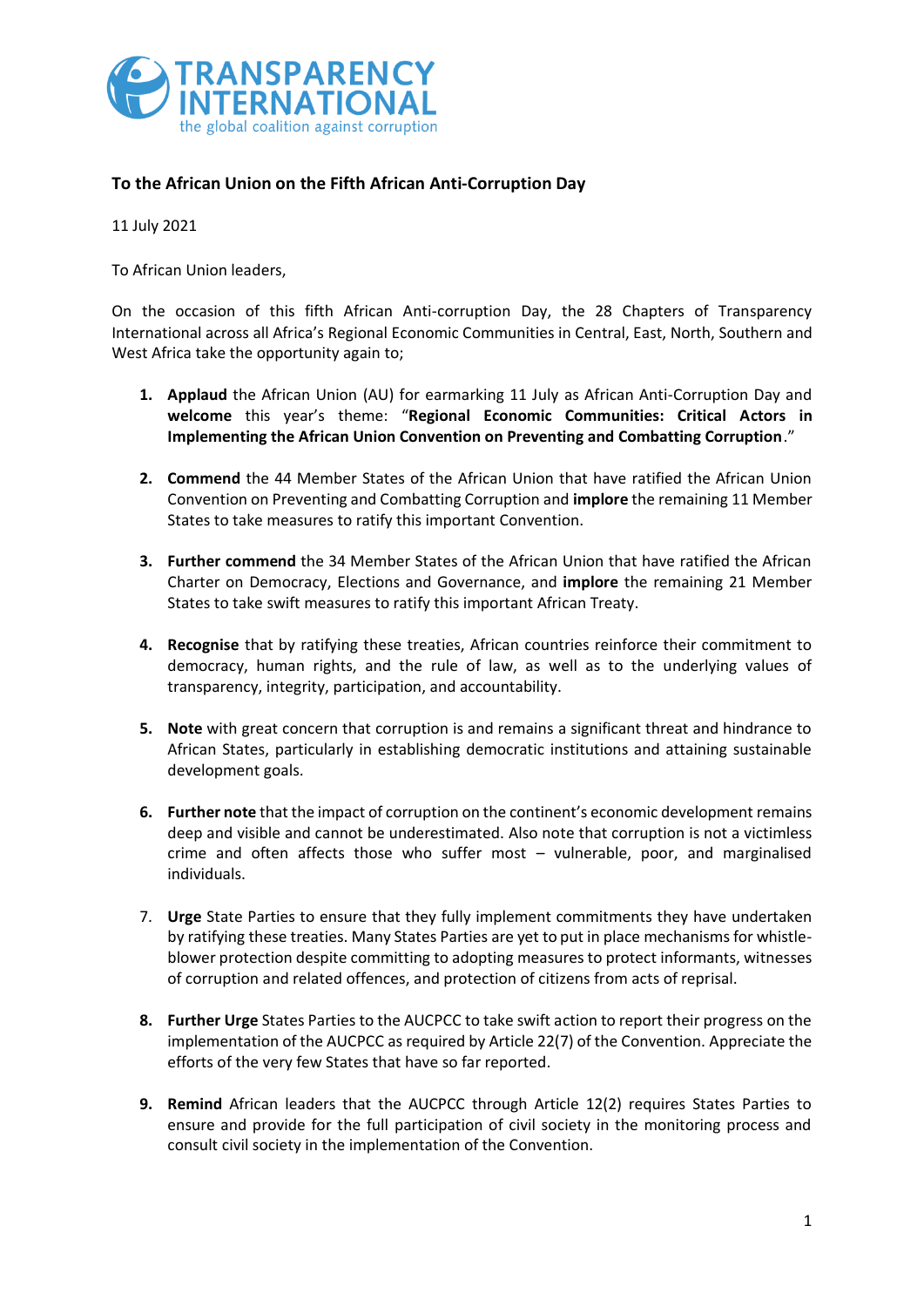- **10. Reiterate** the AUCPCC's provision for States Parties to create an enabling environment for civil society and the media to hold governments to the highest levels of transparency and accountability in the management of public affairs.
- **11. Remind** the African Union leaders of our call in 2018 for the African Union to,
	- i. Develop or endorse minimum standards and guidelines for transparent and accountable procurement.
	- ii. Set up and implement a community of practice dedicated to transparent and accountable procurement and the pursuit of value for money.
	- iii. Dedicate resources to procurement training and monitoring.
	- iv. Invest in research on the practice of procurement within Africa and continually and publicly monitor progress towards implementation of the minimum standards agreed.
- **12. Recognise** that the Open Contracting Data Standard (OCDS) and the Open Contracting Principles - established in 2014 - help facilitate the standardised disclosure of data, clarify documents applicable to the contracting process and allow for deeper and better analysis of data; and therefore remind AU leaders of our call in 2018 for the AU to:
	- i. Encourage and facilitate Member States to join open government processes and introduce open contracting through the adoption of the OCDS and Open Contracting Principles in all sectors.
	- ii. Introduce open contracting as the default procurement process of the AU.
- **13. Highly commend** the AU leadership in endorsing, promoting and following up on the Common African Position on Assets Recovery (CAPAR).
- **14. Entreat** African States to address corruption in service delivery in education, water, judicial and health systems, including in crisis situations such as the Covid-19 pandemic, and remind leaders of our 2018 call the AU to:
	- i. Promote transparency and accountability in education, health, water sector and justice systems, ensure sanctions and end impunity for those convicted of corrupt practices.
	- ii. Create mechanisms to collect citizens' complaints and strengthen whistleblower protection.
- **15. Remind** African leaders of our 2016 call on governments to disclose beneficial ownership as a way of ending the secrecy that enables corruption; and our 2018 call on governments to:
	- i. Publish timelines for establishing public registers, in open data format, containing beneficial ownership information.
	- ii. Ensure that foreign companies operating in Africa are registered and disclose their beneficial owners.
	- iii. Require bidders for public contracts to undergo due diligence procedures to verify the background of the company and its senior officers, majority shareholders and ultimate beneficial owners, as well as disclose the identity of beneficial owners.
	- iv. Require high-risk sectors, such as the real estate industry, to have anti-money laundering programme requirements, including customer due diligence and adequate record keeping.
	- v. Ensure there are appropriate sanctions proportionate to the misconduct, including criminal prosecutions, for those found guilty of breaching these and related laws, and those found making false declarations.